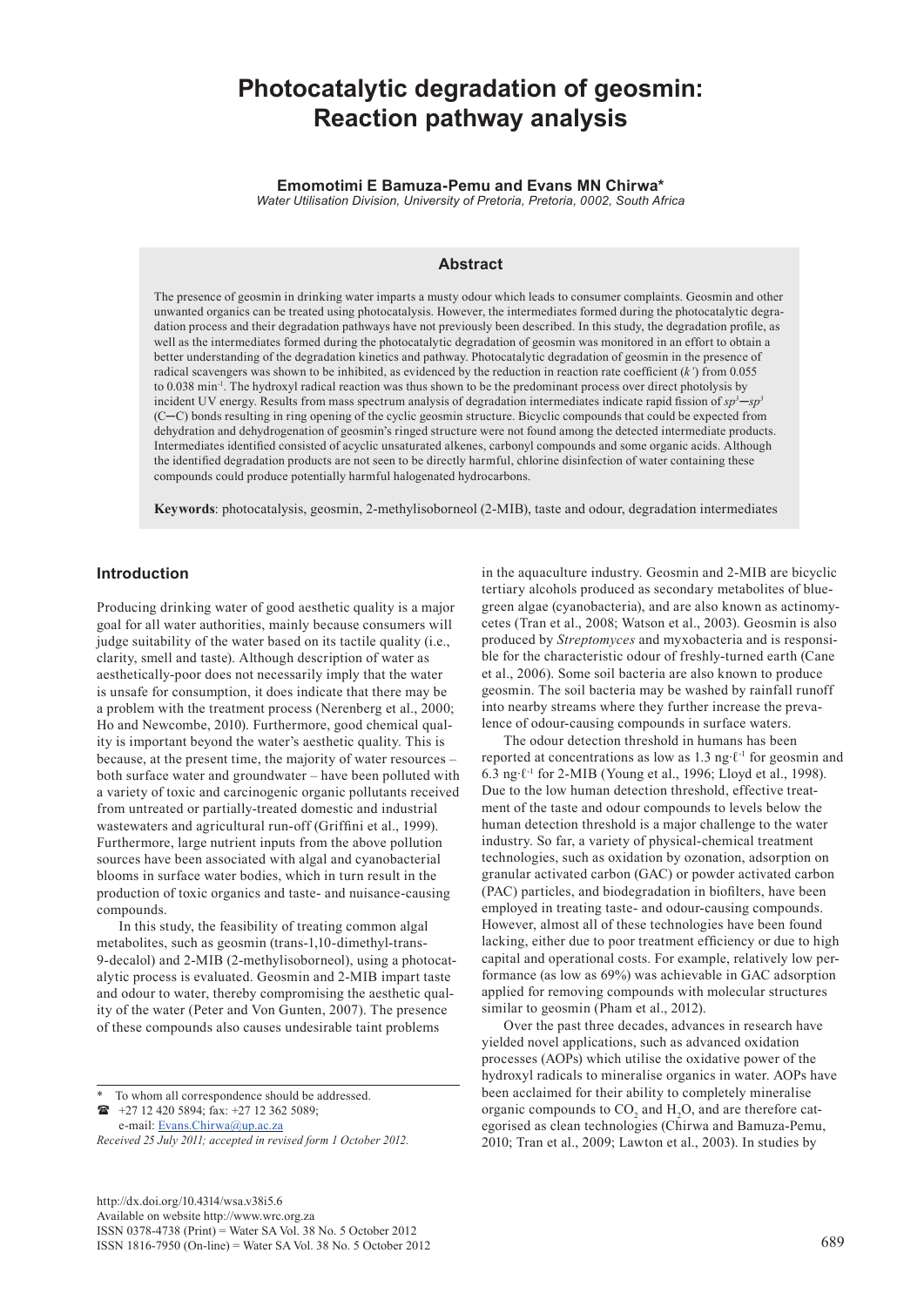Chirwa and Bamuza-Pemu (2010), geosmin was effectively removed in water at catalyst concentrations ranging from 50 to 60 mg TiO<sub>2</sub>⋅ $\ell$ <sup>-1</sup>. In the above study, complete degradation was observed in batches at initial geosmin concentrations up to 220 ng∙ℓ-1, in less than 60 min. Further investigations showed that the presence of hydroxyl radical scavengers such as sodium bicarbonate, and tertiary butanol (t-BuOH) reduced the overall geosmin degradation.

Other clean technologies, such as ultrasonic cavitation with pyrolytic bond cleavage, have also been considered for treatment of toxic organics and taste- and odour-causing compounds in water (Song and O'Shea, 2007). However, the feasibility of cavitation and pyrolytic systems for treating large streams typically encountered in water treatment plants has not been demonstrated to date.

This study elucidates the mode of degradation of geosmin around catalyst particles using a mathematical modelling approach. Although studies on photocatalytic degradation are commonly available in literature, none of these studies attempted to investigate the pathway involved and the occurrence of potentially harmful intermediates formed during the degradation process. This study aimed to show both the trend and sequence of events during the degradation of geosmin.

## **Experimental procedure**

## **Chemicals**

Geosmin was purchased as an analytical standard solution of 100 mg∙ℓ-1 in methanol, from Sigma-Aldrich, Germany. Tertiary butanol was obtained from Merck, South Africa. All solutions were prepared using ultrapure water from Milli-Q, Millipore Direct  $Q_3$  (supplied by Microsep, Johannesburg, South Africa).

## **Materials**

The UV radiation source used in this study consisted of an artificial long-arc 400 W medium pressure lamp (Philips, Netherlands, supplied by Technilamps, South Africa). UV radiation intensity in reactors was measured with Goldilux UV Smartmeters, Model GRP-1 (USA, supplied by MIT, South Africa). The meters were calibrated at the National Metrology Institute of South Africa (NMISA). The UV lamp's radiance intensity (33.65 mW∙cm−2) produced a spectral output with an overlapping wavelength range and maximum wavelength,  $\lambda_{\text{max}}$  = 365 nm. Anatase TiO<sub>2</sub> powder (99.8% pure) was purchased from Sigma-Aldrich, Germany and used as received. Progress of geosmin degradation was monitored chromatographically as described under 'Analysis' (below).

## **Degradation studies**

Photocatalytic degradation of geosmin was conducted in batch systems with 1  $\ell$  solutions at initial concentrations of 220 ng⋅ $\ell$ <sup>-1</sup>, 500 ng∙ℓ-1 and 10 μg∙ℓ-1. Geosmin solutions were prepared by spiking ultrapure water with the appropriate quantities of geosmin standards. The solutions were irradiated with a medium pressure  $400 \text{ W }$  UV lamp in the absence of TiO<sub>2</sub> (photolytic degradation) and in the presence of 40 mg⋅ $\ell$ <sup>-1</sup> anatase TiO<sub>2</sub>. Photocatalytic degradation of geosmin was also conducted in the presence of a radical scavenger, 0.1 mol∙ℓ-1 tertiary butanol (t-BuOH), to evaluate the extent of photolysis and surface



*Photocatalytic reactor setup showing lamp housing and cooling system*

catalysis on  $TiO<sub>2</sub>$  particles. The UV lamp was housed in a double-walled quartz sleeve which provided a channel for cooling of the lamp and reactor contents (Fig. 1). Temperature control in the reactor was achieved by circulating cold water through the outer jacket of the UV lamp sleeve. The reactor contents in all batches were continually aerated through a perforated quartz disc at a flow rate of 10 mℓ·min<sup>-1</sup>. Total reaction time in all systems was 60 min. 12 mℓ aliquots of the test solution were withdrawn from the reactor at predetermined intervals and filtered through 0.22 µm syringe filters (Millipore). 10 m $\ell$ of the filtered solution was analysed for residual geosmin in solution after the addition of 3 g of pre-dried NaCl in sealed headspace vials.

## **Analysis**

Progress of geosmin degradation was monitored by GC/ MS analysis in a Clarus 600T GC/MS (Perkin Elmer, Connecticut, USA) equipped with a Perkin Elmer Elite – 5MS capillary column (30 m x 0.25 mm ID x 0.5 μm fixed phase) with helium as carrier gas. The GC detectors were bypassed in this method. Sample extraction was achieved online by a Turbo Matrix 40 Headspace Autosampler equipped with a trap. Organics in the sample were extracted by heating at a headspace oven temperature of 80°C for 40 min at a vial pressure of 30 psi (206.84 kPa). The extracts were then desorbed onto the GC column at a pressure of 15 psi (103.42 kPa). The GC oven was programmed at a temperature gradient of 40°C⋅min<sup>-1</sup>, ramped at 6°C⋅min<sup>-1</sup> to 150°C and at 15°C⋅min<sup>-1</sup> from 150°C to 250°C. Geosmin concentration was obtained from calibration curves of standards. Reaction intermediates were identified from samples analysed during the height of activity in the reactors using spectral comparison with those in the NIST chemical spectral database (NIST, Gaithersburg, Maryland, USA).

## **Results and discussion**

#### **Geosmin degradation**

Firstly, the degradability of geosmin was tested in the range above the human odour detection threshold of 1.3 ng∙ℓ-1. The catalyst concentration tested earlier under similar conditions, 40 mg TiO<sub>2</sub> · $\ell$ <sup>-1</sup> (Bamuza-Pemu and Chirwa, 2010), was chosen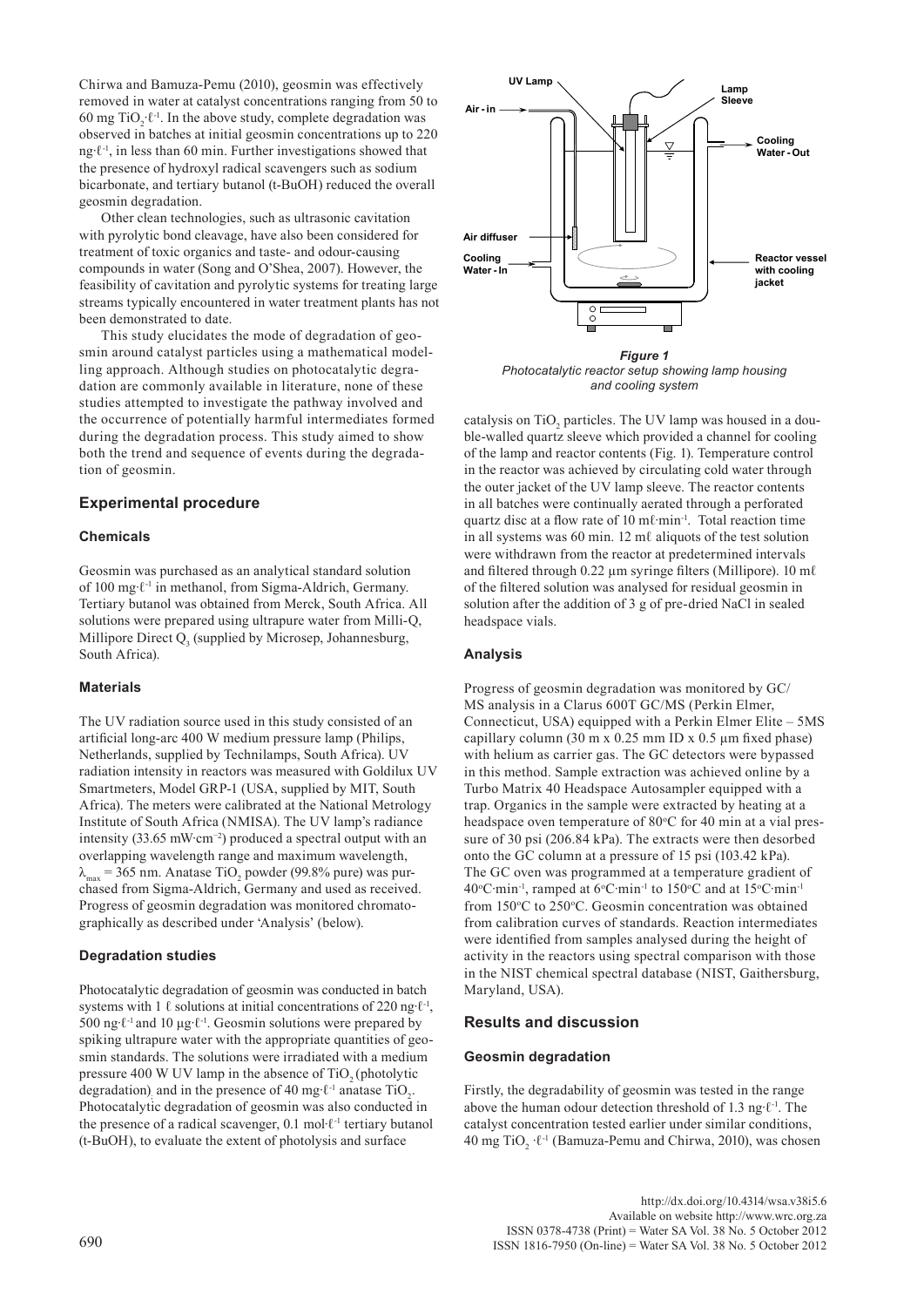| Table 1<br>Geosmin degradation efficiency in batches under varying<br>initial concentration |                                  |                                                  |                                             |  |  |  |  |  |
|---------------------------------------------------------------------------------------------|----------------------------------|--------------------------------------------------|---------------------------------------------|--|--|--|--|--|
| Initial<br>concentration<br>$(nq \cdot \ell^{-1})$                                          | <b>Experimental</b><br>condition | Final<br>concentration<br>$(ng \cdot \ell^{-1})$ | <b>Final removal</b><br>(after 60 min)<br>% |  |  |  |  |  |
| 220                                                                                         | TiO <sub>2</sub> /UV             | 9.8                                              | 95.8                                        |  |  |  |  |  |
| 220                                                                                         | UV Only                          | 28.8                                             | 86.9                                        |  |  |  |  |  |
| 500                                                                                         | TiO <sub>2</sub> /UV             | 33.7                                             | 92.3                                        |  |  |  |  |  |
| 500                                                                                         | UV Only                          | 68.3                                             | 86.4                                        |  |  |  |  |  |
| 10 000                                                                                      | $TiO_{2}/UV$                     | 36.0                                             | 99.6                                        |  |  |  |  |  |
| 10 000                                                                                      | UV Only                          | 1311                                             | 86.3                                        |  |  |  |  |  |
| 10 000                                                                                      | $TiO$ <sub>2</sub> /             | 568                                              | 94.2                                        |  |  |  |  |  |
|                                                                                             | UV/t-BuOH <sup>a</sup>           |                                                  |                                             |  |  |  |  |  |

*a Experiment with the · OH scavenger t-BuOH*



 *Figure 2 Degradation profile of geosmin at the initial concentration of (a) 220 and 500 ng∙ℓ-1 and (b) 10 μg∙ℓ-1*

for the current study. Overall removal in the range of 92–95% was observed in the batches spiked with 220 and 500 ng⋅ℓ<sup>-1</sup> and up to 86% in batches spiked with 10 μg∙ℓ-1 (Table 1, Figs. 2a, b). The presence of radical scavengers during the photocatalytic degradation had a negative effect resulting in a 6% reduction in the degradation efficiency observed in the 10 μg∙ℓ-1 batch (Table 1).

#### **Photolytic degradation kinetics**

The reactive component in the presence of UV light was earlier determined to be the hydroxyl radicals (OH) generated from the splitting of water by electromagnetic waves (Schwarzenbach et al., 2003). The rate of reaction of any compound will therefore be dependent on the availability of reactive sites, i.e., a concentration will be reached when the amount of reactant in the system exceeds the amount of hydroxyl radicals (OH) produced, at which point the amount of reactant supplied is at equilibrium with the amount of oxidant. The saturation kinetics can thus be applied in a system with increasing reactant concentration as follows:

$$
v = \frac{kC \cdot C_{\bullet \text{OH}}}{K_C + C} \tag{1}
$$

where:

*v*

*C* = concentration of geosmin (ng⋅ $l$ <sup>-1</sup>) at time *t* 

 $C<sub>OH</sub>$  = concentration of hydroxyl radicals (ng⋅ℓ<sup>-1</sup>) generated

at the given UV light intensity

*v* = geosmin oxidation rate (ng⋅ℓ<sup>-1</sup>·min<sup>-1</sup>)  $k$  = reaction rate coefficient (min<sup>-1</sup>)

 $K_c$  = half velocity concentration of geosmin (ng⋅ℓ<sup>-1</sup>)

In the above equation, the multiple of the degradation rate coefficient (*k*) and the maximum achievable hydroxyl radical concentration  $(C<sub>OH</sub>)$  yields the maximum reaction rate coefficient,  $v_{\text{max}} = k \times C_{\text{OH}}$  (ng⋅l<sup>-1</sup>⋅min<sup>-1</sup>). In this study, a much lower concentration of geosmin was evaluated in the ng⋅ℓ<sup>-1</sup> range. Under these conditions, geosmin concentration could be much lower than the half-velocity concentration,  $K_c$ >>*C*, such that the group  $k \times C_{\text{OH}}/K_c$  becomes constant and Eq. (1) is reduced to the first-order form:

$$
v = \left(\frac{k \cdot C_{\bullet \text{OH}}}{K_C}\right) \cdot C \tag{2}
$$

Equation (2) is evaluated using the experimental data by plot- $\lim_{\delta \to 0} \ln(C/C_o)$  versus *t* and the slope is a constant  $k \times C_{\text{OH}}/K_c$ represented by the pseudo-constant *k'* (min<sup>-1</sup>). The data from 3 sets of experiments at initial concentrations of 220 ng⋅ℓ<sup>-1</sup>, 500 ng∙ℓ-1 and 10 ∙μg∙ℓ-1 was evaluated and the closeness of fit was demonstrated by the high values of the regression coefficient  $(r<sup>2</sup>)$  obtained (Table 2). The model fitness confirms that the driving factor of photolytic degradation for geosmin is indeed the hydroxyl radical. The results show that the degradation rate coefficient *k'* was relatively constant regardless of the initial concentration of geosmin used in this range, which further confirms the relevance of the photolytic reaction via hydroxyl radical oxidation as represented by Eqs. (1) and (2) above.

#### **Photolytic reaction with particle surface catalysis**

Particles contribute to light attenuation in a water sample, both by light absorption and scattering. Depending on which effect is predominant, the rate of direct photolysis of a dissolved species in a given system may be decreased or enhanced (Schwarzenbach et al., 2003). Experimental observations in the case of titanium dioxide  $(TiO_2)$  showed a marked increase in degradation of geosmin (Fig. 2). The slightly enhanced degradation was attributed to the possibility of extra oxidation reactions occurring near or at the solid semiconductor surfaces. Preliminary inspection of degradation rate kinetics in the presence of  $TiO<sub>2</sub>$  clearly showed that geosmin degradation in the presence of the  $TiO<sub>2</sub>$  particles did not comply with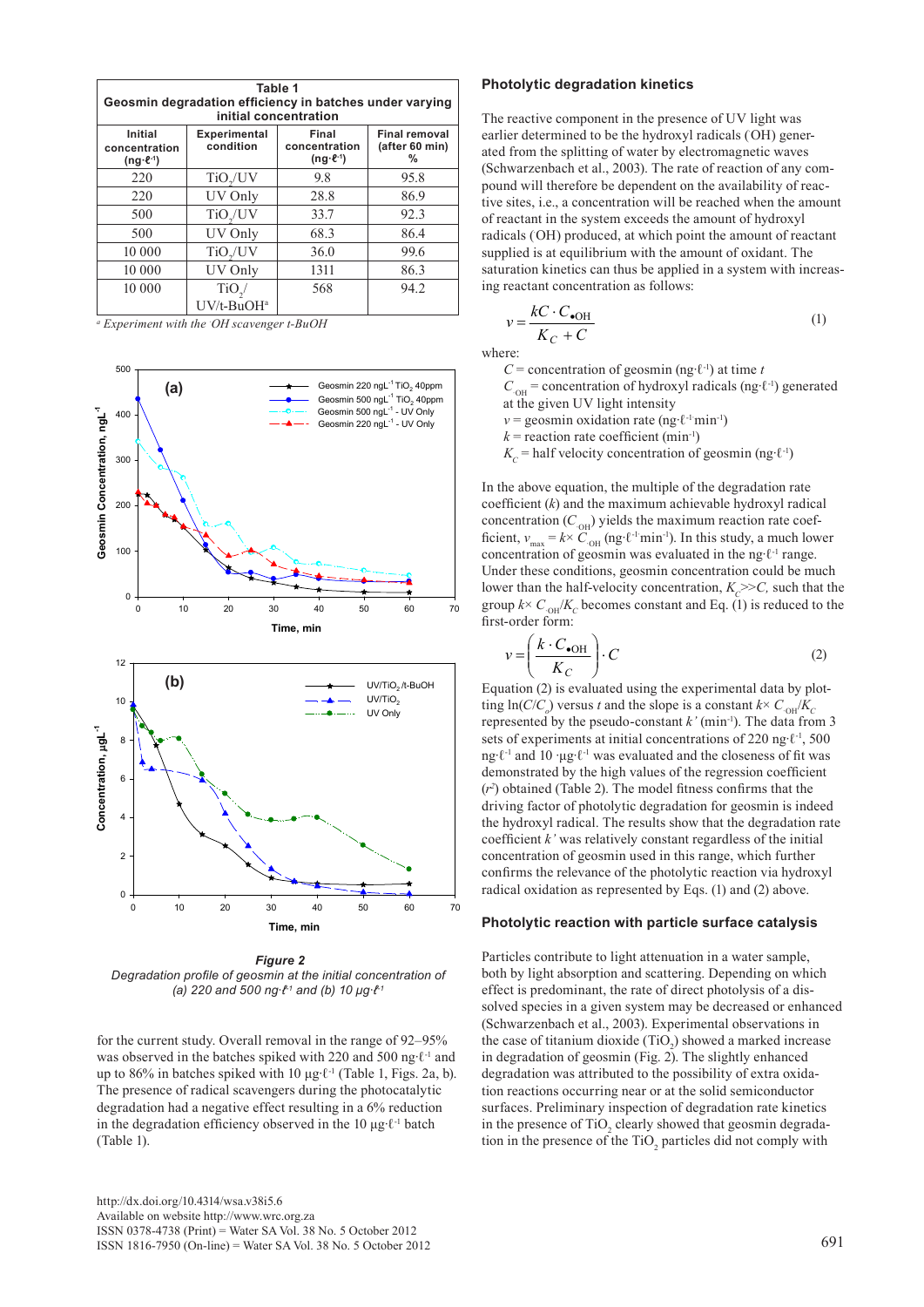

*Figure 3 Modelling geosmin degradation rate (a) with UV only showing first-order rate kinetics and (b) with UV and 40 mg∙ℓ-1 TiO2 showing saturation kinetics*

the first-order reaction rate kinetics (data not shown). At the moment, the uncertainty about the amount of OH generated affects the reliability of the model. However, the stability of the parameter *k'* could serve as an indirect indicator of the stability of this parameter.

Since the observed increase in geosmin degradation was, at best, minimal, we assume reaction rate limitation of the overall removal of geosmin associated with the particles. In other words, the rate at which geosmin molecules reach the reaction

sites superseded the rate of conversion at the sites. A concurrent reaction analogous to the Langmuir equation must then occur at the particles as follows:

$$
\nu_s = \frac{k_q \cdot K_q C_s}{1 + K_q C_s} \cdot M_s \tag{3}
$$

where:

 $k_q$  = maximum specific surface degradation rate coefficient  $(\text{min}^{-1})$ 

 $K_q$  = surface affinity coefficient ( $\ell$ ·mg<sup>-1</sup>)

- $C_{S}^{T}$ = concentration at the particle surface (mg∙ℓ-1)
- $M_s$  = concentration of catalysts in the system (mg⋅ $\ell$ <sup>-1</sup>)

If the mass of the catalysis is not changing, then the group of terms  $k_q K_q M_s$  will be constant and can be replaced by the pseudo-constant value  $k_q' = k_q K_q M_s$  (min<sup>-1</sup>). The concentration at the surface  $C_s$  is a function of the bulk liquid concentration  $C_s$ and is influenced by the diffusion rate coefficient and amount of catalysts in the system. If the two reactions, photolytic degradation and catalytic degradation, occur simultaneously, the system cannot be solved algebraically; thus a numerical solution is achieved using the Computer Program for the Identification and Simulation of Aquatic Systems AQUASIM 2.01 (AQUASIM™, EAWAG, Dübendorf, Switzerland). The fitness of the model is demonstrated by the reasonably good fit (Fig. 3b) with non-linear regression coefficients ranging from 0.95–0.99 (Table 2). The optimum surface affinity coefficient  $K_q$  for all batches tested was near constant at  $K_q = 4.55 \pm 0.03$   $\ell$ ·mg<sup>-1</sup>.

Finally, the quenching effect of the scavenger t-BuOH can be evaluated as a direct detractor of the hydroxyl radical · OH. It should be noted, however, that, in this case, t-BuOH may not discriminate between radicals produced due to photolysis and those produced due to photocatalysis on the  $TiO<sub>2</sub>$  particles. In the photocatalytic reaction, the amount of hydroxyl radical produced at the surface of the particles will be directly proportional to the concentration of catalyst. This introduces a second source term for  $C_{\text{oH}}$  and the surface reaction can be generalised as shown in Eq. (5). The dimensionless quenching factor  $F<sub>x</sub>$ is therefore applied to the two predominant reaction terms as follows:

$$
v_L = \left(\frac{k \cdot C}{K_C}\right) \cdot \left(C_{\bullet \text{OH}} - \frac{C_{\times 0} - C_{\times}}{F_{\times}}\right)
$$
(4)

$$
v_s = \frac{k_q \cdot C}{1 + K_q C} \cdot \left( C_{\bullet \text{OH}} - \frac{C_{x0} - C_x}{F_x} \right) \tag{5}
$$

| Table 2<br>Geosmin degradation kinetics fitting the photolytic and surface reaction model |                            |                                                                     |                                                                          |                                                              |                                    |  |  |  |
|-------------------------------------------------------------------------------------------|----------------------------|---------------------------------------------------------------------|--------------------------------------------------------------------------|--------------------------------------------------------------|------------------------------------|--|--|--|
| Initial<br>concentration<br>$(ng \cdot \ell^{-1})$                                        | Experimental<br>conditions | <b>Degradation rate</b><br>coefficient<br>$k'$ (min <sup>-1</sup> ) | <b>Surface reaction</b><br>coefficient<br>$k_{n}$ ' (min <sup>-1</sup> ) | <b>Extinction factor</b><br>- OH $Fx$ (ng ng <sup>-1</sup> ) | Regression<br>coefficient<br>$r^2$ |  |  |  |
| 220                                                                                       | UV only                    | 0.036                                                               |                                                                          |                                                              | 0.987                              |  |  |  |
| 500                                                                                       | UV only                    | 0.034                                                               |                                                                          |                                                              | 0.947                              |  |  |  |
| 10 000                                                                                    | UV only                    | 0.030                                                               |                                                                          |                                                              | 0.970                              |  |  |  |
| 220                                                                                       | TiO <sub>v</sub> /UV       | 0.021                                                               | 0.099                                                                    |                                                              | 0.892                              |  |  |  |
| 500                                                                                       | TiO./UV                    | 0.036                                                               | 0.090                                                                    |                                                              | 0.964                              |  |  |  |
| 10 000                                                                                    | TiO./UV                    | 0.055                                                               | 0.027                                                                    |                                                              | 0.937                              |  |  |  |
| 10 000                                                                                    | $TiO$ <sub>2</sub> /       | 0.038                                                               | 0.055                                                                    | 2.554                                                        | 0.982                              |  |  |  |
|                                                                                           | $UV/t-BuOHa$               |                                                                     |                                                                          |                                                              |                                    |  |  |  |

*a Experiment with the · OH scavenger t-BuOH*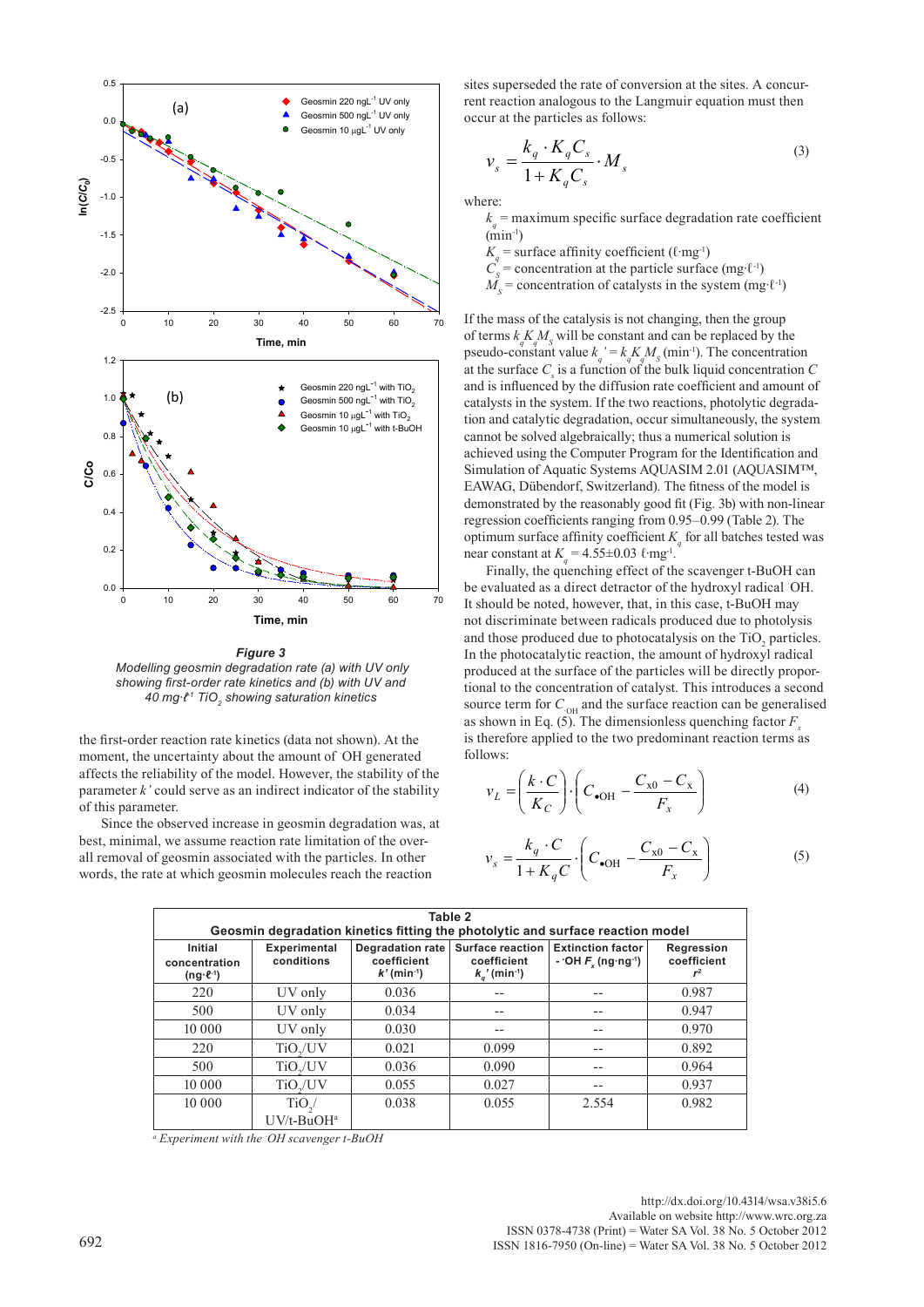where:

*v*<sub>L</sub> = rate of degradation due to photolysis (ng⋅ℓ <sup>-1</sup>⋅min<sup>-1</sup>)  $v<sub>s</sub>$  = rate of degradation due to particle surface reaction  $(ng·ℓ^{-1}min^{-1})$ 

 $k =$  photolytic rate coefficient via hydroxyl radical (min<sup>-1</sup>)

 $k_q$  = specific surface reaction rate coefficient (min<sup>-1</sup>)  $C_0$  = geosmin concentration (ng⋅ℓ<sup>-1</sup>) in the batch at time

zero

 $F_x$  = the  $C_{\text{OH}}$  quenching factor (ng  $\text{OH}$  extinguished per ng t-BuOH oxidised)

Contradictory results were obtained regarding the effect of t-BuOH in the system. Although results show inhibition of the reaction in the final stages of the experiment, the initial reaction was faster than the reaction in batches with  $TiO<sub>2</sub>$  only (Fig. 3b). This is also reflected in the increased specific reaction coefficients in the solution and the surface (Table 2). However, the extent of removal is affected by the quenching factor in the final stages. We expect that the effect of the scavenging activity could be more defined at higher concentrations of the scavenger.

#### **Degradation pathways and intermediates formed**

Intermediate products formed during the photocatalytic degradation of geosmin were studied to obtain a better understanding of the pathway during photocatalysis and to ascertain that intermediates formed during the process are not environmental threats. Earlier studies with geosmin at environmentally significant levels resulted in total mineralisation of geosmin and degradation intermediates (Chirwa and Bamuza-Pemu, 2010). In this study, a 10 μg∙ℓ-1 concentration of geosmin was used in the degradation experiments to avoid the total elimination zone and to study the transitional compounds before mineralisation to  $CO_2$  and  $H_2O$ . Three possible reactive pathways for the degradation of geosmin in solution can be identified, including:

- oxidation by hydroxyl radicals;
- oxidation by reactive holes on the surface of the catalyst; and
- direct photolytic cleavage by exposure to UV radiation.

Control experiments with the catalyst in the absence of UV radiation gave no appreciable reduction in geosmin concentration, indicating that reduction in geosmin concentration is due to the suggested reactive pathways and no significant losses from evaporation and other unidentified sources occurred.

Geosmin is a bicyclic` tertiary alcohol (Fig. 4) with mainly single covalently bonded  $sp^3$ — $sp^3$  (C—C) bonds with bond energies of 83–85 kcal mol<sup>-1</sup><sub>;</sub> $sp^3$  – O (C–O) bond with bond energies of 85–91 kcal mol<sup>-1</sup>, $s\overrightarrow{p}$ <sup>3</sup>–H (C–H) bond with bond energies of 96–99 kcal∙mol<sup>-1</sup>and an O-H bond with bond energies 110–111 kcal mol-1 (Smith and March, 2006). UV light with  $λ_{max}$  at 365 nm has energy of 78.28 kcal⋅mol<sup>-1</sup>, which is of



*Figure 4 Structure of geosmin and possible dehydration products II and III* 

the same order of magnitude and comparable with bond energies in geosmin. There exists the possibility of photolytic bond cleavage at 365 nm, at the C─O and C─C bonds. Cleavage of the C─O bonds could lead to a more stable tertiary carbocation. This is followed by an adjacent hydrogen abstraction leading to two possible dehydration products – (1*S*,4a*R*)-1,4adimethyl-1,2,3,4,4a,5,6,7-octahydronaphthalene (Product II) and (R)-4a,8-dimethyl-1,2,3,4,4a,5,6,7-octahydronaphthalene (Product III), with the elimination of water.

Bond fission is also possible at all C─C bond cites with subsequent opening of the ring structure of both geosmin and the dehydration products II and III, and skeletal rearrangement leading to the formation of a collection of acyclic saturated and unsaturated compounds. GC/MS data for geosmin and some of the identified intermediate compounds are presented in Table 3. Degradation intermediates identified from GC/MS analysis include 3,5-dimethlyhex-1-ene(V), which would most likely be a product of ring fission at positions indicated in Fig. 5 (Product IV). Other intermediate products identified include 2,4-dimethlypentan-3-one (VI), 2-methylethylpropanoate (VII), 2-heptanal (VIII) (Fig. 5).

Products from the direct dehydration of geosmin (dehydration products II and III) were not identified during GC/MS analysis of intermediates. Geosmin has 10 C─C bonds, while dehydration products II and III each contain 9 C─C bonds with the same bond energies; bond dissociation can occur at any of the 9 C─C bond cites each resulting in decyclization. This suggests that bond fission, resulting in ring opening of geosmin cyclic structure and that of dehydration/dehydrogenation products, occurs rapidly and simultaneously at all C─C bonds within the cyclic structure during photocatalysis. The dehydration products are believed to be transient intermediate species due to the various possible points of bond fission and ring opening. Intermediates VII and VIII are most likely ring opening products of compound IX, which were not identified in the present study, but were identified as an intermediate product of

| Table 3<br>GC/MS data of geosmin and some identified intermediate compounds |                           |                                |                      |                                         |  |  |  |
|-----------------------------------------------------------------------------|---------------------------|--------------------------------|----------------------|-----------------------------------------|--|--|--|
| <b>Chemical formula</b>                                                     | Compound<br>No. in Fig. 5 | <b>Retention</b><br>time (min) | Match<br>probability | <b>Major ions</b><br>for identification |  |  |  |
| $C12H22O$ (geosmin)                                                         |                           | 24.98                          | Standard             | 112,41,55,111,125,43,97                 |  |  |  |
| C8H16                                                                       | V                         | 15.64                          | 824                  | 41, 31, 55, 57, 70, 83                  |  |  |  |
| <b>C7H14O</b>                                                               | VI                        | 24.06                          | 759                  | 43,71,56,55,41,39                       |  |  |  |
| C6H12O2                                                                     | VII                       | 24.06                          | 766                  | 43,71,55,41,39                          |  |  |  |
| <b>C7H12O</b>                                                               | VIII                      | 15.64                          | 751                  | 41, 31, 55, 57, 70, 83                  |  |  |  |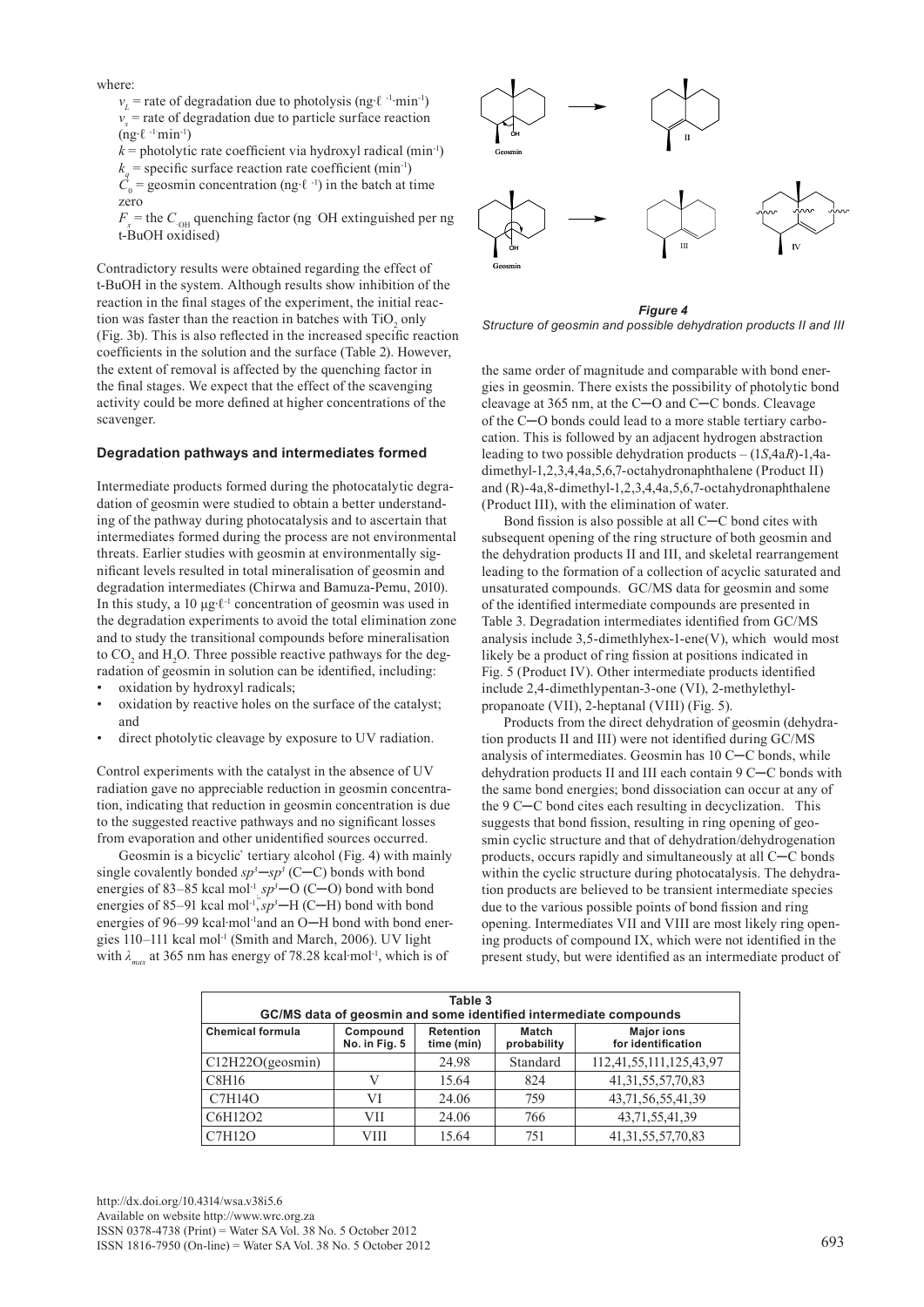

*Figure 6 Structure of geosmin and possible products from the elimination of methane* 

microbial degradation of geosmin by Saito et al. (1999).

Cleavage of the C─C bonds of the terminal methyl group (a) with the elimination of methane would produce a transient intermediate product  $(X)$ ; further cleavage of methyl group  $(b)$ from Product X yields intermediate products XII and XIII (Fig. 6).

Elimination of water from intermediate products X, XII and XIII, which, on decyclisation from C─C bond cleavage, would account for the acyclic hydrocarbons produced. The intermediate products identified during the partial degradation experiment are not found on the US EPA priority pollutants list (US EPA, 2011). However, their existence has important implications regarding the formation of potentially carcinogenic trihalomethanes (THMs) and haloacetic acids (HAAs) during chlorine disinfection.

## **Predominant pathway of degradation**

Degradation of organic compounds by photocatalysis is often attributed to reaction with highly reactive hydroxyl radicals generated in solution (Lawton et al., 2003); the current study indicates that there is synergic contribution of the three possible reactive paths leading to the rapid degradation of geosmin in solution. This can be attributed to the significant level of degradation achieved with UV radiation alone in the absence of

*Figure 5 Structures of some identified degradation products*

the catalyst. However, reaction rate constants obtained for the reactions where hydroxyl radicals in solution were quenched by the introduction of tertiary butanol (Table 2) indicate that the dominant reactive pathway is via oxidation by hydroxyl radicals in solution. This is consistent with findings by Trans et al. (2009) in their study on the effect of ionic species on the photocatalytic degradation efficiency of geosmin. This is due to the very high oxidative potential of hydroxyl radicals (2.8 V), which is higher than most other oxidants, with the exception of fluorine. The presence of oxygenated degradation products (VI–VII) (Fig. 5), rather than only products from bond cleavage, is also an indication of the presence of oxidative species in solution.

# **Conclusion**

The study shows that geosmin degradation in the photoreactor followed first-order kinetics for photolytic reaction (UV only) and mixed-order kinetics for the reaction catalysed by  $TiO<sub>2</sub>$  semiconductor particles. Intermediate products obtained from rapid photolytic/photocatalytic degradation of geosmin in solution were also identified. The results show that geosmin undergoes rapid ring opening and subsequent bond cleavage at multiple sites to produce acyclic saturated and unsaturated compounds including some alkanones and esters. Complete mineralisation was achieved in earlier studies in batches operated at low geosmin concentrations. Complete mineralisation of intermediates accumulated at higher initial geosmin concentration could require longer reaction times or additional stages if used in a continuous flow process. The kinetic analysis results suggest the hydroxyl radical (OH) as the critical reactant in the system. Thus, engineering of the photolytic/photocatalytic system could focus on maximising oxidative potential by enhancing the processes responsible for generating OH.

## **Acknowledgement**

The research was funded by the Water Research Commission (WRC) of South Africa through WRC Project No. K5/1717 awarded to Prof Evans MN Chirwa of the University of Pretoria.

## **References**

- BAMUZA-PEMU EE and CHIRWA EMN (2010) Photocatalytic degradation of taste and odour causing compounds in natural water sources. *Chem. Eng. Trans.* **23** 387–392.
- CANE DE, HE X, KOBAYASHI S, ŌMURA S, IKEDA H (2006) Geosmin biosynthesis in *Streptomyces avermitilis*. Molecular cloning, expression, and mechanistic study of the germacradienol/ geosmin synthase. *J. Antibiot*. **59** (8) 471–479.

[http://dx.doi.org/10.4314/wsa.v38i5.6](http://dx.doi.org/10.4314/wsa.v37i4.18)  Available on website http://www.wrc.org.za ISSN 0378-4738 (Print) = Water SA Vol. 38 No. 5 October 2012 694 ISSN 1816-7950 (On-line) = Water SA Vol. 38 No. 5 October 2012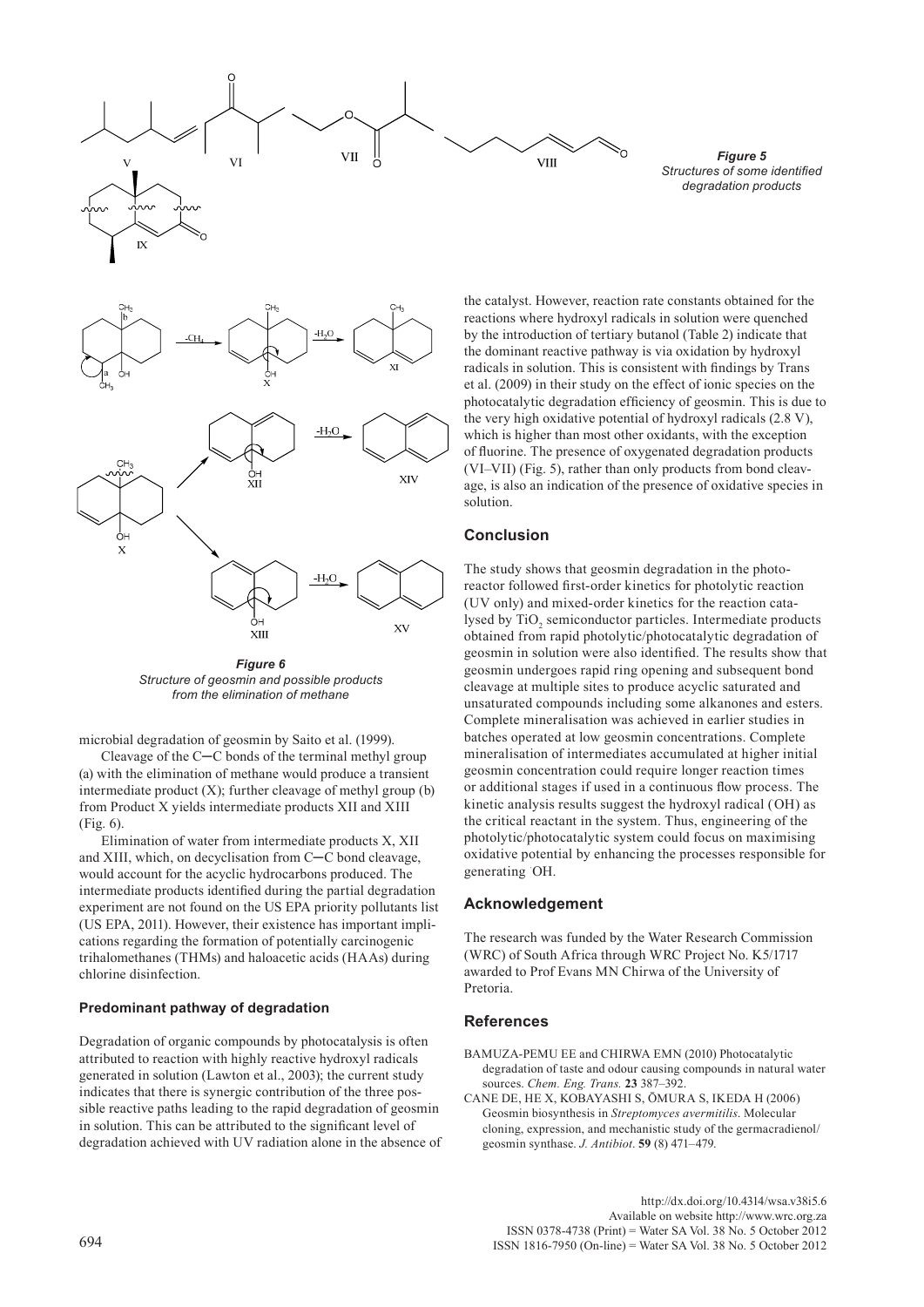- CHIRWA EMN and BAMUZA-PEMU EE (2010) Investigation of photocatalysis as an alternative to other advanced oxidation processes for the treatment of filter backwash water. WRC Report No. 1717/1/10. Water Research Commission, Pretoria.
- GRIFFINI O, BAO ML, BURRINI D, SANTIANNI D, BARBIERI C and PANTANI F (1999) Removal of pesticides during drinking water process at Florence water supply, Italy. *Aqua* **48** (5) 177–185.
- HO L and NEWCOMBE G (2010) Granular activated carbon adsorption of 2-methylisoborneol 374 (MIB): pilot- and laboratory- scale evaluations. *J. Environ. Eng.* **136** (9) 965–974.
- HO L, NEWCOMBE G and CROUÉ J (2002) Influence of the character of NOM on the ozonation of MIB and geosmin. *Water Res.* **36** (3) 511–518.
- LAWTON LA, ROBERTSON PKJ, ROBERTSON RF and BRUCE FG (2003) The destruction of 2-methylisoborneol and geosmin using titanium dioxide photocatalysis. *Appl. Catal. B: Environ.* **44** (1) 9–13.
- LLOYD SW, LEA JM, ZIMBA PV and GRIMM CC (1998) Rapid analysis of geosmin and 2-methylisoborneol in water using solid phase micro extraction procedures. *Water Res.* **32** (7) 2140–2146.
- NERENBERG R, RITTMANN BE and SOUCIE WJ (2000) Ozone/ biofiltration for removing MIB 404 and geosim. *J. Am. Water Works Assoc.* **92** (12) 85–95.
- PETER A and VON GUNTEN U (2007) Oxidation kinetics of selected taste and odor compounds during ozonation of drinking water. *Environ. Sci. Technol.* **41** 626–631.
- PHAM TT, NGUYEN VA and VAN DER BRUGGEN B (2012) Evaluation of two low cost – high performance adsorbent materials in the waste-to-product approach for the removal of pesticides from drinking water. *Clean Air Soil Water* **40** (3) 246–253.
- SAITO A, TOKUYAMA T, TANAKA A, ORITANI T and FUCHI-GAMI K (1999) Microbiological degradation of (-)-geosmin. *Water Res.* **33** (13) 3033–3036.
- SCHWARZENBACH RP, GSCHWEND PM and IMBODEN DM (2003) Environmental Organic Chemistry, John Wiley & Sons Ltd., London.
- SMITH MB and MARCH J ( 2006) *March's Advanced Organic Chemistry: Reactions, Mechanisms, and Structure.* Wiley, New York. 2357 pp.
- SONG W and O'SHEA KE (2007) Ultrasonically induced degradation of 2-methylisoborneol and geosmin. *Water Res.* **41** (12) 2672–2678.
- TRAN H, EVANS GM, Yan Y and NGUYEN AV (2009) Photocatalytic removal of taste and odour compounds for drinking water treatment. *Water Sci. Technol. Water Supply* **9** (5) 477–483.
- TRAN H, EVANS GM, Yan Y and NGUYEN AV (2008) Photocatalytic removal of geosmin and MIB and its potential applications for drinking water treatment. *Proc. Environ 08*, 5–7 May 2008, Melbourne, Australia.
- YOUNG WF, HORTH H, CRANE R, OGDEN T and ARNOTT M (1996) Taste and odour threshold concentrations of potential potable water contaminants. *Water Res.* **30** (2) 331–340.
- US EPA (UNITED STATED ENVIRONMENTAL PROTECTION AGENCY) (2011) List of priority pollutants. URL: [http://water.gov/](http://water.gov/scitech/methods/cwa/pollutants) [scitech/methods/cwa/pollutants](http://water.gov/scitech/methods/cwa/pollutants) (Accessed 24 May 2012).
- WATSON SB, RIDAL J, ZAITLIN B and LO A (2003) Odours from pulp mill effluent treatment ponds: the origin of significant levels of geosmin and 2-methylisoborneol (MIB). *Chemosphere* **51** (8) 765–773.